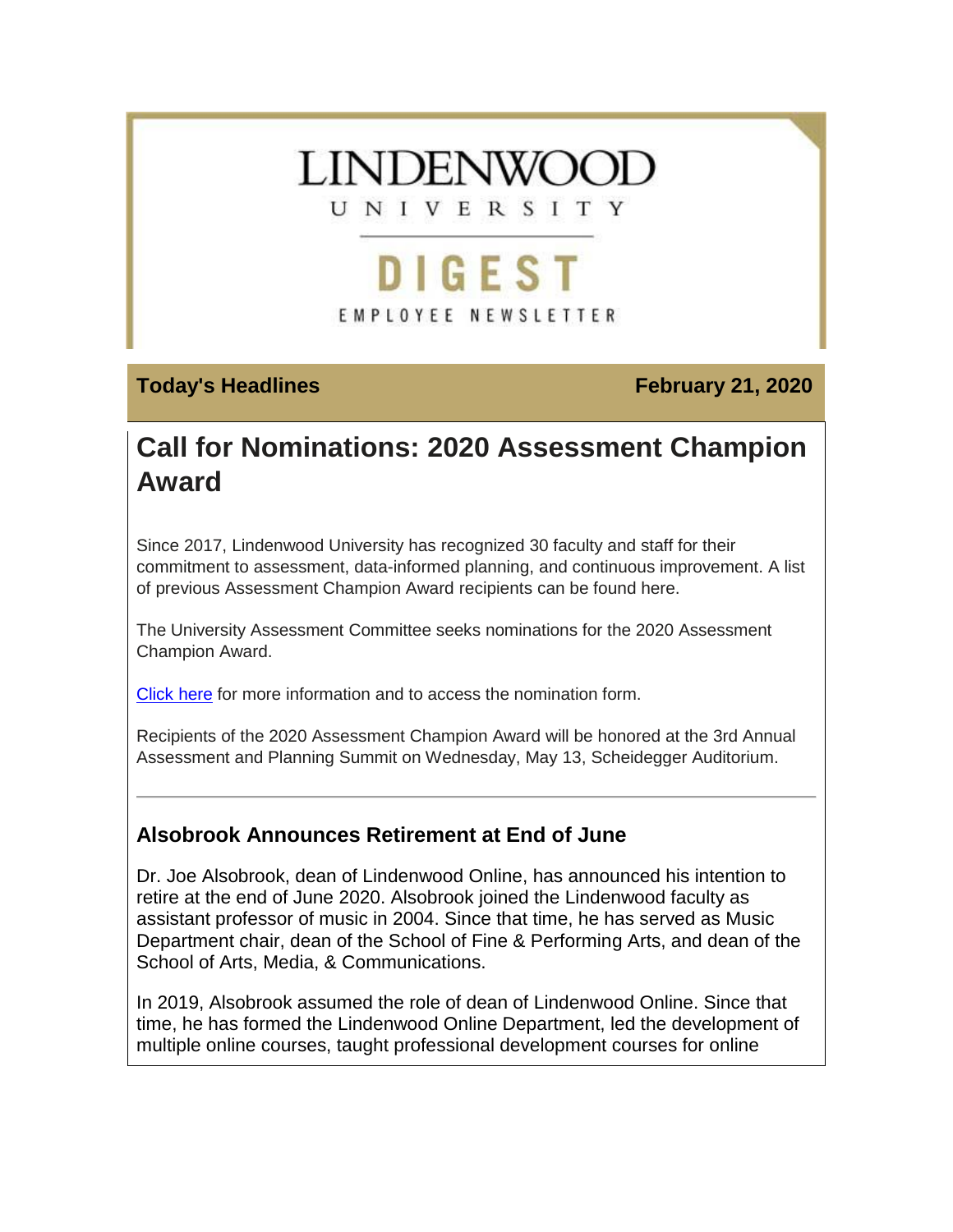faculty, and acted as key Lindenwood contact with the Wiley Education Services team to launch Lindenwood's expanded online program offerings.



During his time at Lindenwood, Alsobrook has been responsible for a number of important initiatives, including developing an active recruiting program to attract new students to the performing arts, guiding the consolidation of the formerly separate schools of Communications and Fine & Performing Arts, collaborating with HR on the development and adoption of the Appointlink performance evaluation system, promoting expansion and improvement of Lindenwood's online course offerings, and

facilitating the launch of the online partnership with Wiley. He has also served on multiple doctoral student dissertation committees.

Alsobrook has this to say about his time at Lindenwood and his plans for the future: "Helping students has been my proudest accomplishment. Whether it was through recruiting them to Lindenwood, which I consider a great service, or teaching and advising, or helping them to get their first 'real' job, finish their dissertation, or begin an entirely new career, that's been real success for me. The future will be about slowing down—goodbye Highway 70(!)—and spending more time with family. Our first grandchild will be born in June, and I'm looking forward to completely spoiling him (no name yet, but we know it's a boy). I'm also looking forward to frequent trips to Nashville to see my youngest son, who recently moved there from LA."

Alsobrook will not be leaving until late June, so he will be on campus for a while longer. Be sure to congratulate him when you see him.

# **Faculty Colloquium Speaker Series Spring I 2020**

All students, faculty, and staff are invited to the Spring I 2020 [Faculty Colloquium](https://hes32-ctp.trendmicro.com/wis/clicktime/v1/query?url=https%3a%2f%2fcustapp.marketvolt.com%2flink%2fYnSkI2cQrN%3fCM%3d1467613645%26X%3d70525052&umid=1100d9b2-d5e6-4216-828b-f1421b18ede4&auth=bc7ac43e330fa629f0cfb11786c85e83c10d06b8-c1307f1638bc153c13d44da43a33c85c9ca74dbd)  [Series.](https://hes32-ctp.trendmicro.com/wis/clicktime/v1/query?url=https%3a%2f%2fcustapp.marketvolt.com%2flink%2fYnSkI2cQrN%3fCM%3d1467613645%26X%3d70525052&umid=1100d9b2-d5e6-4216-828b-f1421b18ede4&auth=bc7ac43e330fa629f0cfb11786c85e83c10d06b8-c1307f1638bc153c13d44da43a33c85c9ca74dbd)

Monday, March 16, 2:30 to 4 p.m., LARC Theater (Room 343).

The theme will be on Actualization.

The speakers are

Stephen Sherblom, EdD; School of Education, Educational Leadership;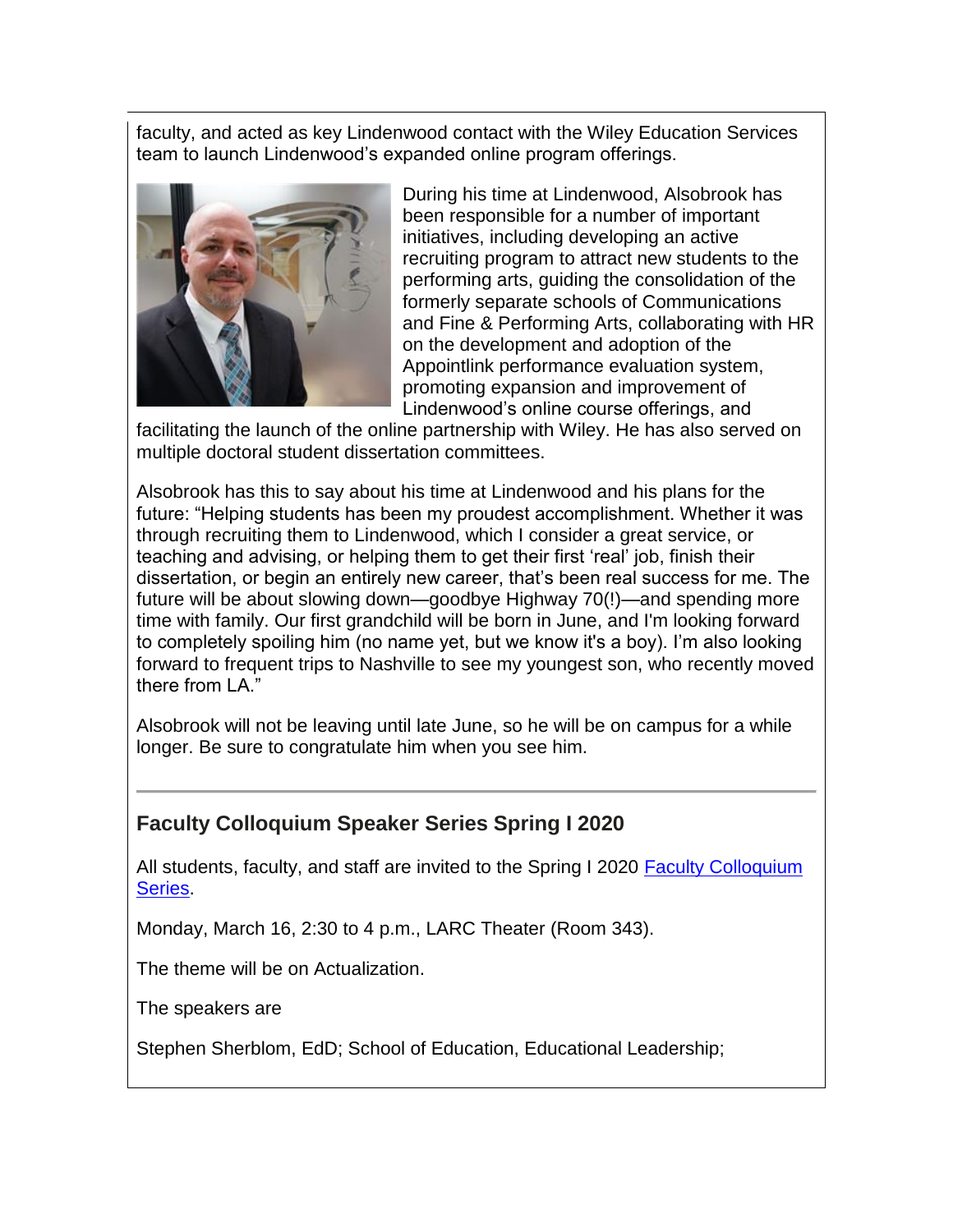"Wisdom as an Emergent Property"

Roger "Mitch" Nasser, Jr., Ph.D; School of Education, Educational Leadership;

"The Impact of Professional Development on Feelings of Inclusion in Supervision Relationships"

W. Travis McMaken, Ph.D; School of Humanities, Religion

"Karl Barth and the God who Loves in Freedom"

Discussion follow the speakers.

For further information, please see the following [flier,](https://hes32-ctp.trendmicro.com/wis/clicktime/v1/query?url=https%3a%2f%2fcustapp.marketvolt.com%2flink%2fYCWMuTbDbt%3fCM%3d1467613645%26X%3d70525052&umid=1100d9b2-d5e6-4216-828b-f1421b18ede4&auth=bc7ac43e330fa629f0cfb11786c85e83c10d06b8-1da958e7615a5e2c799feaf791b35cd3c9fab7b9) [abstracts,](https://hes32-ctp.trendmicro.com/wis/clicktime/v1/query?url=https%3a%2f%2fcustapp.marketvolt.com%2flink%2fw2zrG1rcz5%3fCM%3d1467613645%26X%3d70525052&umid=1100d9b2-d5e6-4216-828b-f1421b18ede4&auth=bc7ac43e330fa629f0cfb11786c85e83c10d06b8-b155a0821c59480b6fd2694b140ca19bf128c645) [biographies,](https://hes32-ctp.trendmicro.com/wis/clicktime/v1/query?url=https%3a%2f%2fcustapp.marketvolt.com%2flink%2fFiaSnnuGft%3fCM%3d1467613645%26X%3d70525052&umid=1100d9b2-d5e6-4216-828b-f1421b18ede4&auth=bc7ac43e330fa629f0cfb11786c85e83c10d06b8-1e0b375ac666b5d923287c4c1923c013efeb83f1) webpage, Facebook page, or email [FacultyColloquia@lindenwood.edu.](mailto:FacultyColloquia@lindenwood.edu)

Sponsored by the Faculty Colloquium Subcommittee, Lindenwood University Faculty and Student Scholarship Committee.

# **Interested in Being a President's Ambassador?**

The Office of the President is looking for 12 students who would like to serve as President's Ambassadors for the 2020-21 academic year! Being a President's Ambassador entails being a positive representative of the President's Office and Lindenwood University. Ambassadors have the opportunity to assist with a variety of events on campus and interact with university stakeholders, i.e. faculty, staff, alumni, board members, donors, etc...



If you have a students (in good academic and social standing) you would like to recommend for President's Ambassador, please have them fill out [this application](https://hes32-ctp.trendmicro.com/wis/clicktime/v1/query?url=https%3a%2f%2fcustapp.marketvolt.com%2flink%2fEsfZkEwP7s%3fCM%3d1467613645%26X%3d70525052&umid=1100d9b2-d5e6-4216-828b-f1421b18ede4&auth=bc7ac43e330fa629f0cfb11786c85e83c10d06b8-9403aef7fd598a86b7cff25605d67209d8c21952) and return to Nicole Sullivan at [nsullivan@lindenwood.edu](mailto:nsullivan@lindenwood.edu) or office #325 in the LARC on or before Friday, March 20, 2020.

# **DEMSE Food Pantry Drive**

Staff from the Enrollment Management and Student Engagment held a food drive for the Little Free Pantry over the last week. The division collected 6,364 items to support the well-being of the campus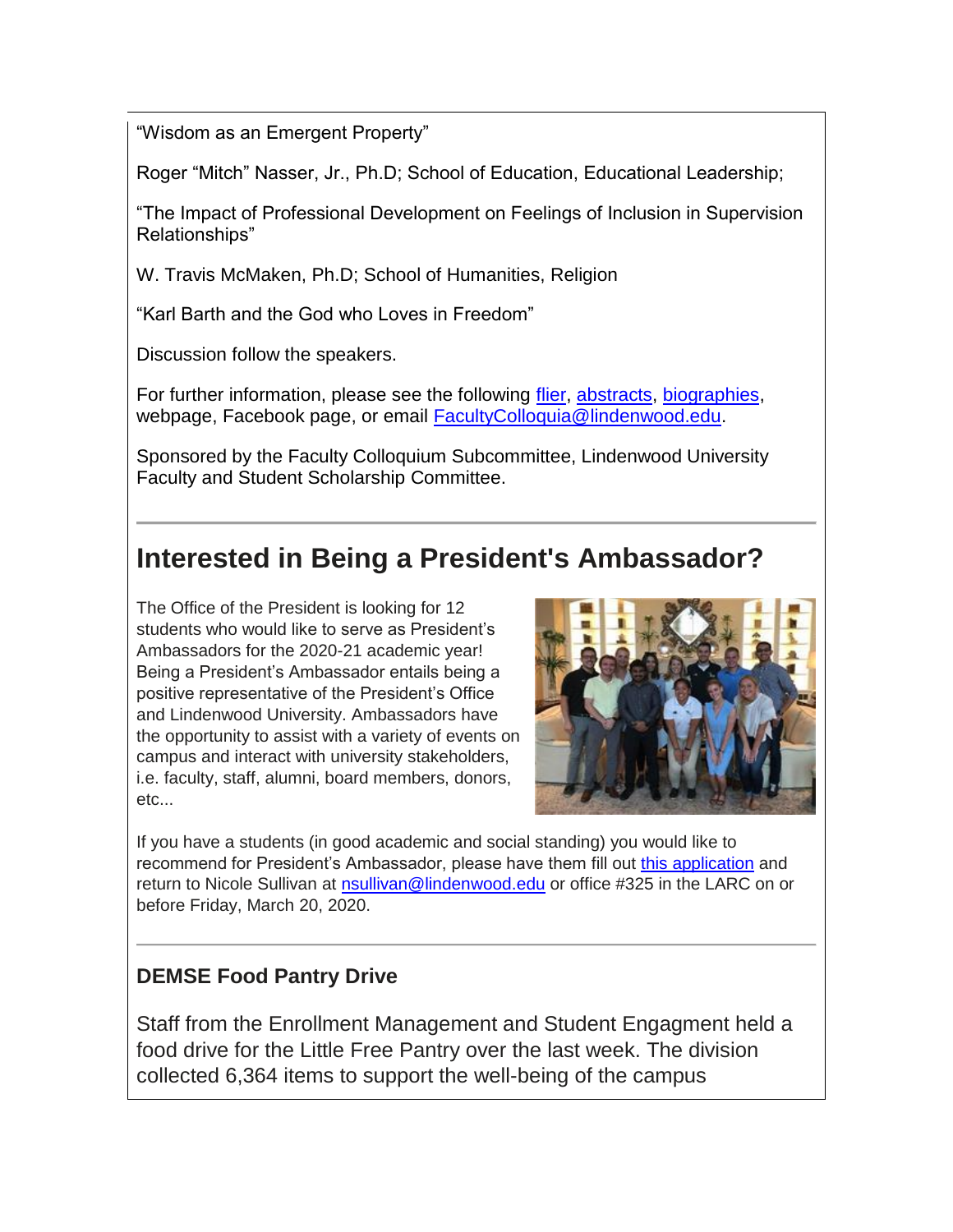community!

1st Place – SFS and Business Office – 3617 2nd Place – SASS and SLD – 1627 3rd Place – Enrollment Management – 1120

Grand Total – 6,364

The shelves for the pantry were truly bare and DEMSE saved the day for our Lindenwood students who rely on it. Thank you to everyone who donated and made this event a success. A special "thank you" to the AVPs for supporting our request for the collection drive and being so competitive!

# **Employee Guidebook Update**

The following update has been made to the Lindenwood University Employee Guidebook.

The online teaching contract definition on pages 81 and 82 was updated.

The Employee Guidebook can be found in the Useful Links section of Workday.

# **Celebrate Women's Herstory Month Luncheon**

Here's to strong women. May we know them. May we be them. May we raise them.

The Center for Diversity and Inclusion will celebrate Women's Herstory Month on Monday, March 23, through storytelling and community-building activities. [Please register](https://hes32-ctp.trendmicro.com/wis/clicktime/v1/query?url=https%3a%2f%2fcustapp.marketvolt.com%2flink%2fCMRHmMbAzx%3fCM%3d1467613645%26X%3d70525052&umid=1100d9b2-d5e6-4216-828b-f1421b18ede4&auth=bc7ac43e330fa629f0cfb11786c85e83c10d06b8-f54e5f17795f33a193820debd3f37d8a6d1d719d)  [for your space.](https://hes32-ctp.trendmicro.com/wis/clicktime/v1/query?url=https%3a%2f%2fcustapp.marketvolt.com%2flink%2fCMRHmMbAzx%3fCM%3d1467613645%26X%3d70525052&umid=1100d9b2-d5e6-4216-828b-f1421b18ede4&auth=bc7ac43e330fa629f0cfb11786c85e83c10d06b8-f54e5f17795f33a193820debd3f37d8a6d1d719d) We look forward to seeing you there!

# **Student Project Requesting Survey Participants: LGBTQ+ Data Collection**

Graduating senior Anna Reynolds, Professor Dr. Jeanie Thies, and the Center for Diversity & Inclusion are partnering to gather data with a voluntary [3-minute survey.](https://hes32-ctp.trendmicro.com/wis/clicktime/v1/query?url=https%3a%2f%2fcustapp.marketvolt.com%2flink%2fE9fIfFf78r%3fCM%3d1467613645%26X%3d70525052&umid=1100d9b2-d5e6-4216-828b-f1421b18ede4&auth=bc7ac43e330fa629f0cfb11786c85e83c10d06b8-49dc4b14b607768d1c267d32fa677b520db4b784) By participating in this data-collection study, participants may help identify ways in which the Lindenwood University St. Charles Campus can better provide a safe and inclusive space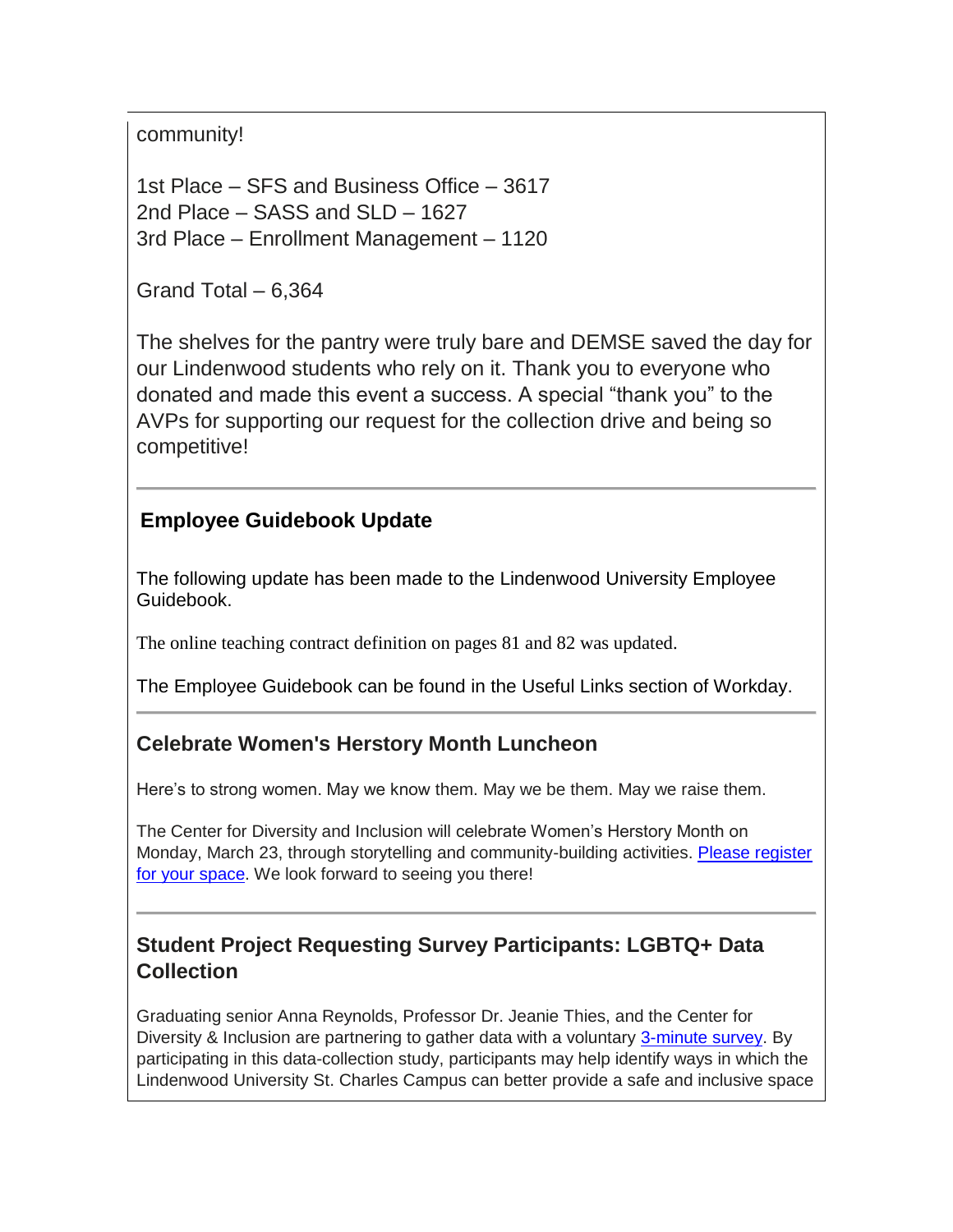for members of the LGBTQ+ community. Thank you in advance for your voluntary participation! #LionsUnited

# **Healthy Men and Women Needed For Research**

Researchers in the Exercise and Performance Nutrition Laboratory are currently recruiting healthy men and women between the ages of 18 and 50 to participate in a [research study.](https://hes32-ctp.trendmicro.com/wis/clicktime/v1/query?url=https%3a%2f%2fcustapp.marketvolt.com%2flink%2fFBNYSzXZow%3fCM%3d1467613645%26X%3d70525052&umid=1100d9b2-d5e6-4216-828b-f1421b18ede4&auth=bc7ac43e330fa629f0cfb11786c85e83c10d06b8-26a87c4e09727b923d8ec22fec7a2b7e93ecb4a1) The purpose of this study is to examine the impact of probiotic administration on mood state, depression, anxiety, stress, physical activity, sleep quality, and associated emotional responses in addition to changes in hormone levels in your blood. During the course of this study, participants will take multiple online questionnaires, consume supplement or placebo pills, and track their activity and sleep. Participants who complete all testing will be provided \$100 in compensation and will keep the FitBit used throughout the study. If you are interested in participating, please email [Richie Stecker.](mailto:rstecker@lindenwood.edu)

## **Interactive Health Demo Sessions**

Sessions will now be scheduled based on YOU! That's right! The Interactive Health Demo Sessions have now been recorded and published in order to be available to you at YOUR CONVENIENCE! Please [click here](https://hes32-ctp.trendmicro.com/wis/clicktime/v1/query?url=https%3a%2f%2fcustapp.marketvolt.com%2flink%2fQF3hHk9tBy%3fCM%3d1467613645%26X%3d70525052&umid=1100d9b2-d5e6-4216-828b-f1421b18ede4&auth=bc7ac43e330fa629f0cfb11786c85e83c10d06b8-2267e3cfc4c13254dc29ffdc6c990e1ba58ecdc3) to access the video. As always, please do not hesitate to reach out to Candace Terry at [cterry@lindenwood.edu](mailto:cterry@lindenwood.edu) or Mariah Gove at [mgove@lindenwood.edu](mailto:mgove@lindenwood.edu) with any questions after reviewing the video!

# **7 Days Left to Nominate an Outstanding Staff Member!**

The Lindenwood community (staff, faculty, adjuncts, students, and administrators) is invited to nominate an outstanding staff member for one of five staff recognition awards. If you know an outstanding staff member, please submit a nomination at the link below. There's also an opportunity to get fabulous prizes for being a nominator, so don't delay. Award winners will be announced at the spring all-staff meeting on Wednesday, April 29, from 2 to 4 p.m.



[Make a Nomination Today!](https://hes32-ctp.trendmicro.com/wis/clicktime/v1/query?url=https%3a%2f%2fcustapp.marketvolt.com%2flink%2fLMh1p4THA5%3fCM%3d1467613645%26X%3d70525052&umid=1100d9b2-d5e6-4216-828b-f1421b18ede4&auth=bc7ac43e330fa629f0cfb11786c85e83c10d06b8-4d10be3b75f1c9afb0eac4970030d2a1e6e8d845) The deadline is Friday, Feb. 28.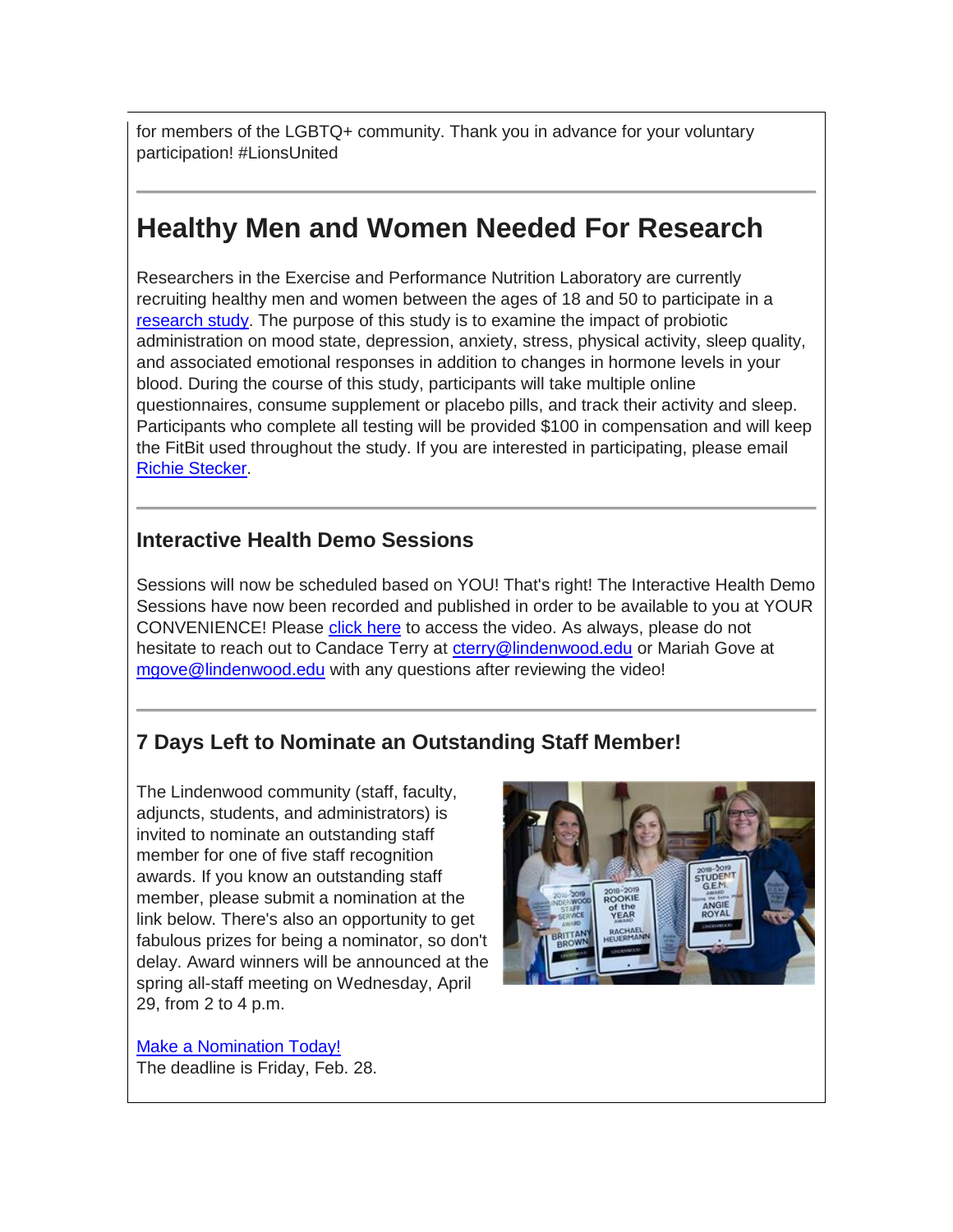#### **LINDENWO** U N V E  $R_{\perp}$ S I T Y  $\mathbf{I}$

LEARNING ACADEMY

**Upcoming Learning Academy Events:** [Click Here](https://hes32-ctp.trendmicro.com/wis/clicktime/v1/query?url=https%3a%2f%2fcustapp.marketvolt.com%2flink%2fGgs8XwT9Vl%3fCM%3d1467613645%26X%3d70525052&umid=1100d9b2-d5e6-4216-828b-f1421b18ede4&auth=bc7ac43e330fa629f0cfb11786c85e83c10d06b8-704f473945430d5c0c38fccdd97afb96ce663557) to register

 **New Professional Development Opportunity: Faculty Certificate Program in Writing**

Are you interested in improving your students' writing? Do you need to make paper grading less of a hassle? Elizabeth Fleitz (associate professor, English) is creating a series of training materials for faculty who want to use writing in their courses. Training will occur in a variety of formats, both in-person and online. Interested faculty can complete just one or several training materials, and faculty who complete all of the training (~10 hours total) will earn a Certificate in Writing.

For access to the training materials, email [efleitz@lindenwood.edu](mailto:efleitz@lindenwood.edu) and ask for a Canvas course invitation.

# **New Canvas Workshop Available**

On January 18, 2020, Canvas transitioned to a new gradebook! This workshop will show you the new features, changes, and helpful tips when using the new gradebook.

This workshop is for Lindenwood instructors and staff using Canvas for grading purposes.

### **Objectives**

- How to access the Canvas gradebook
- How to access existing features in the Canvas gradebook
- How to access and use new features in the Canvas gradebook
- How to prepare the new gradebook for grade pulls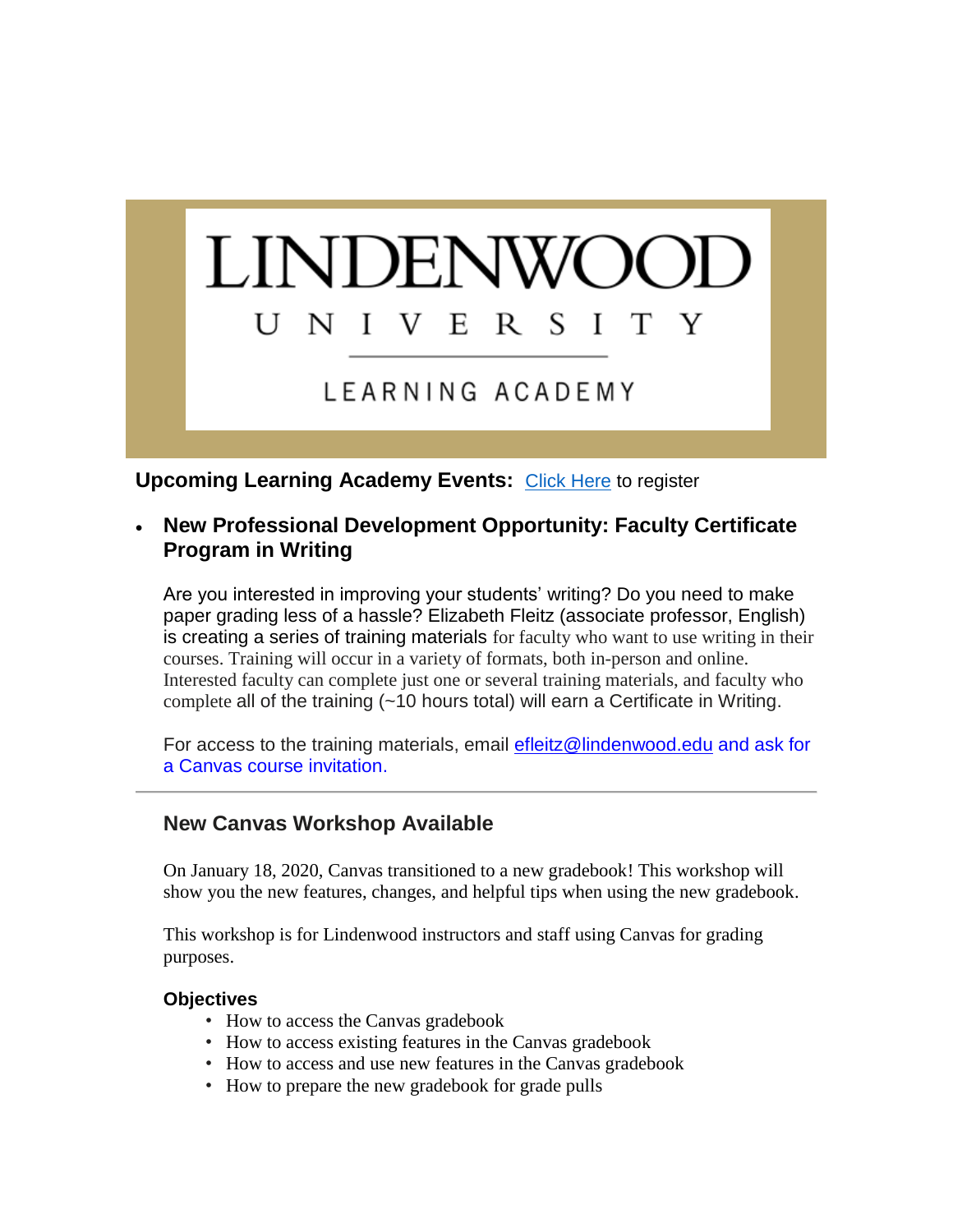• How to apply a grading scheme using the new gradebook

**Dates:** Feb. 24-28 **Time:** 12 to 1 p.m. **Location:** LARC 217

Click [here](https://hes32-ctp.trendmicro.com/wis/clicktime/v1/query?url=https%3a%2f%2fcustapp.marketvolt.com%2flink%2fGgs8XwT9Vl%3fCM%3d1467613645%26X%3d70525052&umid=1100d9b2-d5e6-4216-828b-f1421b18ede4&auth=bc7ac43e330fa629f0cfb11786c85e83c10d06b8-704f473945430d5c0c38fccdd97afb96ce663557) to register!

Can't make it to a workshop? Check out this video about the [Canvas](https://hes32-ctp.trendmicro.com/wis/clicktime/v1/query?url=https%3a%2f%2fcustapp.marketvolt.com%2flink%2ftioADNret9%3fCM%3d1467613645%26X%3d70525052&umid=1100d9b2-d5e6-4216-828b-f1421b18ede4&auth=bc7ac43e330fa629f0cfb11786c85e83c10d06b8-b969f5b00a87df964548e5cd5e37e0b72c974a9d) [Gradebook.](https://hes32-ctp.trendmicro.com/wis/clicktime/v1/query?url=https%3a%2f%2fcustapp.marketvolt.com%2flink%2ftioADNret9%3fCM%3d1467613645%26X%3d70525052&umid=1100d9b2-d5e6-4216-828b-f1421b18ede4&auth=bc7ac43e330fa629f0cfb11786c85e83c10d06b8-b969f5b00a87df964548e5cd5e37e0b72c974a9d)

**'I'm Afraid of Doing Something Wrong': Ability Awareness Workshop March 25, 2020 2:30 to 4:30 p.m. Learning Academy (LARC 009)**

Have you ever been paralyzed by fear when working with a student with different abilities? If so, this workshop is for you! The workshop will cover compliance, ADA regulations, accommodations, and classroom management strategies to assist faculty and staff. You will learn how to interact and accept students who may have a seen or unseen "disability." **[Click](https://hes32-ctp.trendmicro.com/wis/clicktime/v1/query?url=https%3a%2f%2fcustapp.marketvolt.com%2flink%2fyyPvf2fXPc%3fCM%3d1467613645%26X%3d70525052&umid=1100d9b2-d5e6-4216-828b-f1421b18ede4&auth=bc7ac43e330fa629f0cfb11786c85e83c10d06b8-b009dbbee41fcec5486da07bbb501280eb4d57bb) here to [register](https://hes32-ctp.trendmicro.com/wis/clicktime/v1/query?url=https%3a%2f%2fcustapp.marketvolt.com%2flink%2fyyPvf2fXPc%3fCM%3d1467613645%26X%3d70525052&umid=1100d9b2-d5e6-4216-828b-f1421b18ede4&auth=bc7ac43e330fa629f0cfb11786c85e83c10d06b8-b009dbbee41fcec5486da07bbb501280eb4d57bb)**

### **Implicit Bias Training Feb. 25, 2:30 to 4:30 p.m., Hyland Arena VIP Room**

This is an interactive workshop that is designed to define implicit bias and demonstrate common forms of implicit bias and the potential impact on the university community, as well as provide resources on campus and allow participants to examine their own assumptions and privileges. **[Click](https://hes32-ctp.trendmicro.com/wis/clicktime/v1/query?url=https%3a%2f%2fcustapp.marketvolt.com%2flink%2fQCZSHxoEKb%3fCM%3d1467613645%26X%3d70525052&umid=1100d9b2-d5e6-4216-828b-f1421b18ede4&auth=bc7ac43e330fa629f0cfb11786c85e83c10d06b8-1414348de6c3caa3b6b0e9e0d33c26ef60fcf6a2) here to register**

### **Using Interviews to Assess and Mentor Students**

As the Retention Retreat approaches and as Lindenwood begins to move toward centralized advising, faculty mentoring is likely on the minds of many. A recent Faculty Focus essay talks about how interviewing students can serve as a solid foundation for mentoring and for effective teaching. Check out this quick read [here.](https://hes32-ctp.trendmicro.com/wis/clicktime/v1/query?url=https%3a%2f%2fcustapp.marketvolt.com%2flink%2f9icQ8rRRhe%3fCM%3d1467613645%26X%3d70525052&umid=1100d9b2-d5e6-4216-828b-f1421b18ede4&auth=bc7ac43e330fa629f0cfb11786c85e83c10d06b8-d404bcebc3bcaf31f83babf0fc06e440a2aeaf2e)

### **Upcoming Learning Academy Events: [Click here](https://hes32-ctp.trendmicro.com/wis/clicktime/v1/query?url=https%3a%2f%2fcustapp.marketvolt.com%2flink%2fGgs8XwT9Vl%3fCM%3d1467613645%26X%3d70525052&umid=1100d9b2-d5e6-4216-828b-f1421b18ede4&auth=bc7ac43e330fa629f0cfb11786c85e83c10d06b8-704f473945430d5c0c38fccdd97afb96ce663557) to register**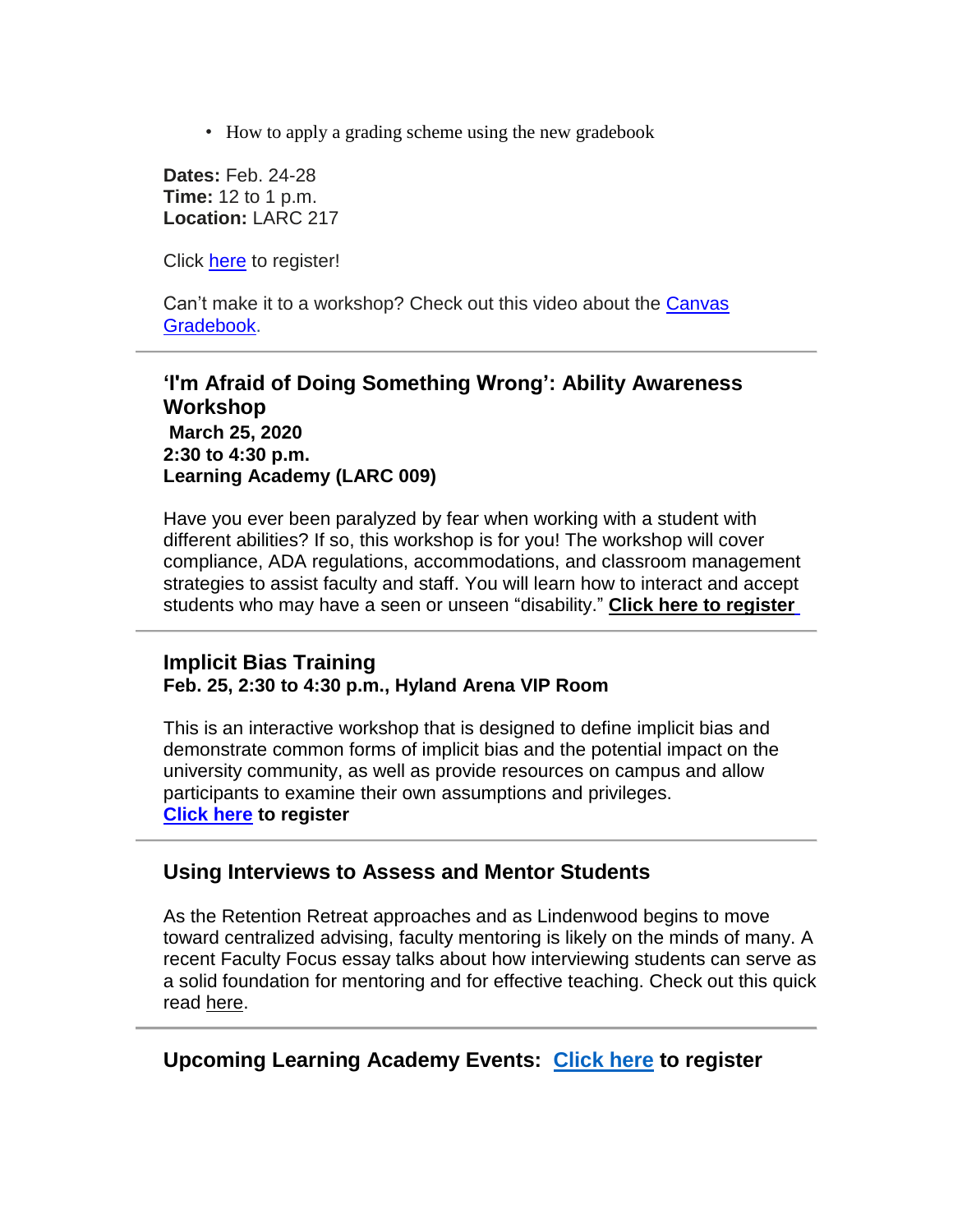o Introduction to eLearning: March 2 (4-Week Asynchronous Online Training Course)

### **Excused Absences**

Please excuse the following students from classes Wednesday, Feb. 26, at 8 a.m. through Sunday, March 1, at 5 p.m. They will be attending the South Eastern Theatre Conference (SETC) in Louisville, Ky. The students will have the opportunity to audition and interview with over 100 professional theatre companies throughout the U.S. as well as attend workshops in all areas of theatre. For more information, please contact [Stacy](mailto:sblackburn1@lindenwood.edu)  [Blackburn.](mailto:sblackburn1@lindenwood.edu)

| Abby Brisbane        |  |
|----------------------|--|
| Cecilia Fields       |  |
| Marleena Garris      |  |
| Matthew Louis Hansen |  |
| Janelle Klos         |  |
| Lindsay Mosher       |  |
| Joshua Stenger       |  |
| Nathan Wright        |  |
| Mari-Ellin Witt      |  |
|                      |  |

**Emily Curtis** Zachary Garcia Valerie Grant Sarah Hovenga Michaelina Miller Sarah Smith Riley Troia Lauren Young

Please excuse the following Voices Only students for an on-campus performance that took place on Wednesday, Feb. 19, at 10 – 11 a.m. For more information, please contact Pam [Grooms.](mailto:pgrooms@lindenwood.edu)

Dillon Carl Cole Connelly Steven Cunningham Caleb Ellis Ian Fleming **Zac Glenn** Essence Green Alexandar Johnson Nadia Maddex Alexandria Oncken Kelsey Presson Austin Shariff Amanda Susman Trisha Tamblyn Lillie Weber

### **Nominations**

### **Alumni Award Nominations**

Students, staff, faculty, and alumni are invited to [Nominate](https://hes32-ctp.trendmicro.com/wis/clicktime/v1/query?url=https%3a%2f%2fcustapp.marketvolt.com%2flink%2fckmblo2VMi%3fCM%3d1467613645%26X%3d70525052&umid=1100d9b2-d5e6-4216-828b-f1421b18ede4&auth=bc7ac43e330fa629f0cfb11786c85e83c10d06b8-ce6124107e8da20400ade67ebb993e48b7fb8562) an alumnus for the Alumni Merit Award, Alumni Service Award, or Young Alumni Award. The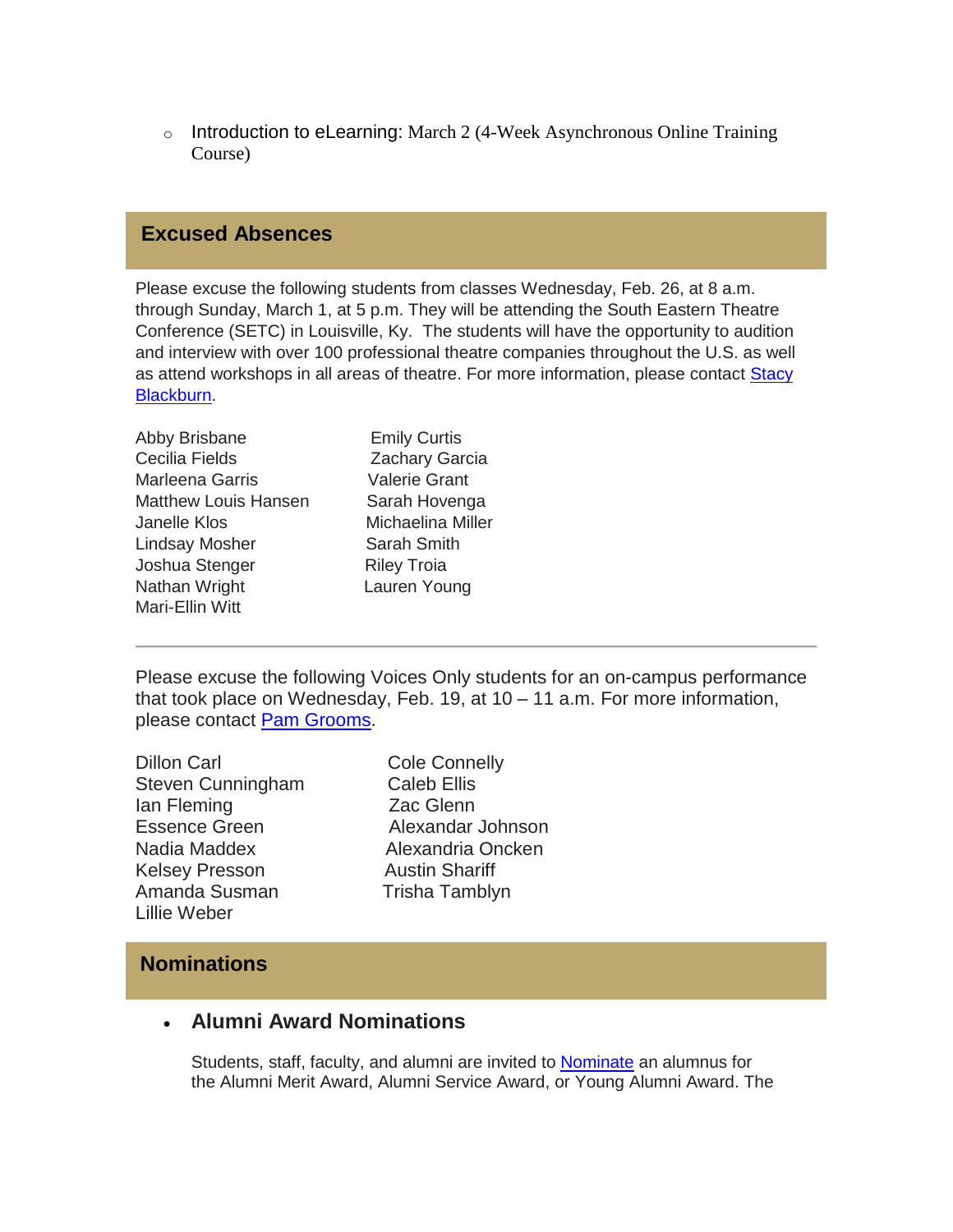deadline to nominate an alumnus is April 30. Please contact Alumni Director [Rachael Heuermann](mailto:rheuermann@lindenwood.edu) with questions.

### **Upcoming Events and Deadlines**

- Feb. 21 [St. Louis Philharmonic Orchestra,](https://hes32-ctp.trendmicro.com/wis/clicktime/v1/query?url=https%3a%2f%2fcustapp.marketvolt.com%2flink%2fK7sfGif7RY%3fCM%3d1467613645%26X%3d70525052&umid=1100d9b2-d5e6-4216-828b-f1421b18ede4&auth=bc7ac43e330fa629f0cfb11786c85e83c10d06b8-42cc9f15687a991532caddf1b9be72f77c9cce35) 8 p.m., Lindenwood Theater at the J. Scheidegger Center for the Arts
- Feb. 22, March 7 & 28 FAFSA Frenzy, 10 a.m. 1 p.m., Spellmann Center computer lab
- Feb. 25 A Theology of Black Identity, 4 to 5 p.m., LARC Theatre
- Feb. 26 Mix and Mingle, 3-4 p.m., Center for Diversity and Inclusion, Evans Commons, third floor
- Feb. 27-29 [Winter Dance Concert,](https://hes32-ctp.trendmicro.com/wis/clicktime/v1/query?url=https%3a%2f%2fcustapp.marketvolt.com%2flink%2fYT3fvFdofN%3fCM%3d1467613645%26X%3d70525052&umid=1100d9b2-d5e6-4216-828b-f1421b18ede4&auth=bc7ac43e330fa629f0cfb11786c85e83c10d06b8-d353264170b75a97afe8bfc371306f6b164c6621) 7:30 p.m., The Emerson Black Box Theater
- March 2 [Forum on Voting and Political Participation,](https://hes32-ctp.trendmicro.com/wis/clicktime/v1/query?url=https%3a%2f%2fcustapp.marketvolt.com%2flink%2ffKvTcZdoMo%3fCM%3d1467613645%26X%3d70525052&umid=1100d9b2-d5e6-4216-828b-f1421b18ede4&auth=bc7ac43e330fa629f0cfb11786c85e83c10d06b8-809aecde1671a04ed0a789c256b762b856881c38) 3:30 p.m., Spellmann Center's Anheuser-Busch Leadership Room
- March 3 **Band and Orchestra Concert**, 7:30 p.m., Lindenwood Theater
- March 17 [Love Your Major Luncheon,](https://hes32-ctp.trendmicro.com/wis/clicktime/v1/query?url=https%3a%2f%2fcustapp.marketvolt.com%2flink%2f5C4M5nfeak%3fCM%3d1467613645%26X%3d70525052&umid=1100d9b2-d5e6-4216-828b-f1421b18ede4&auth=bc7ac43e330fa629f0cfb11786c85e83c10d06b8-0682a860262f801893ec90705656ed2d79d7b560) 12-1 p.m., Spellmann Center's Anheuser-Busch Leadership Room